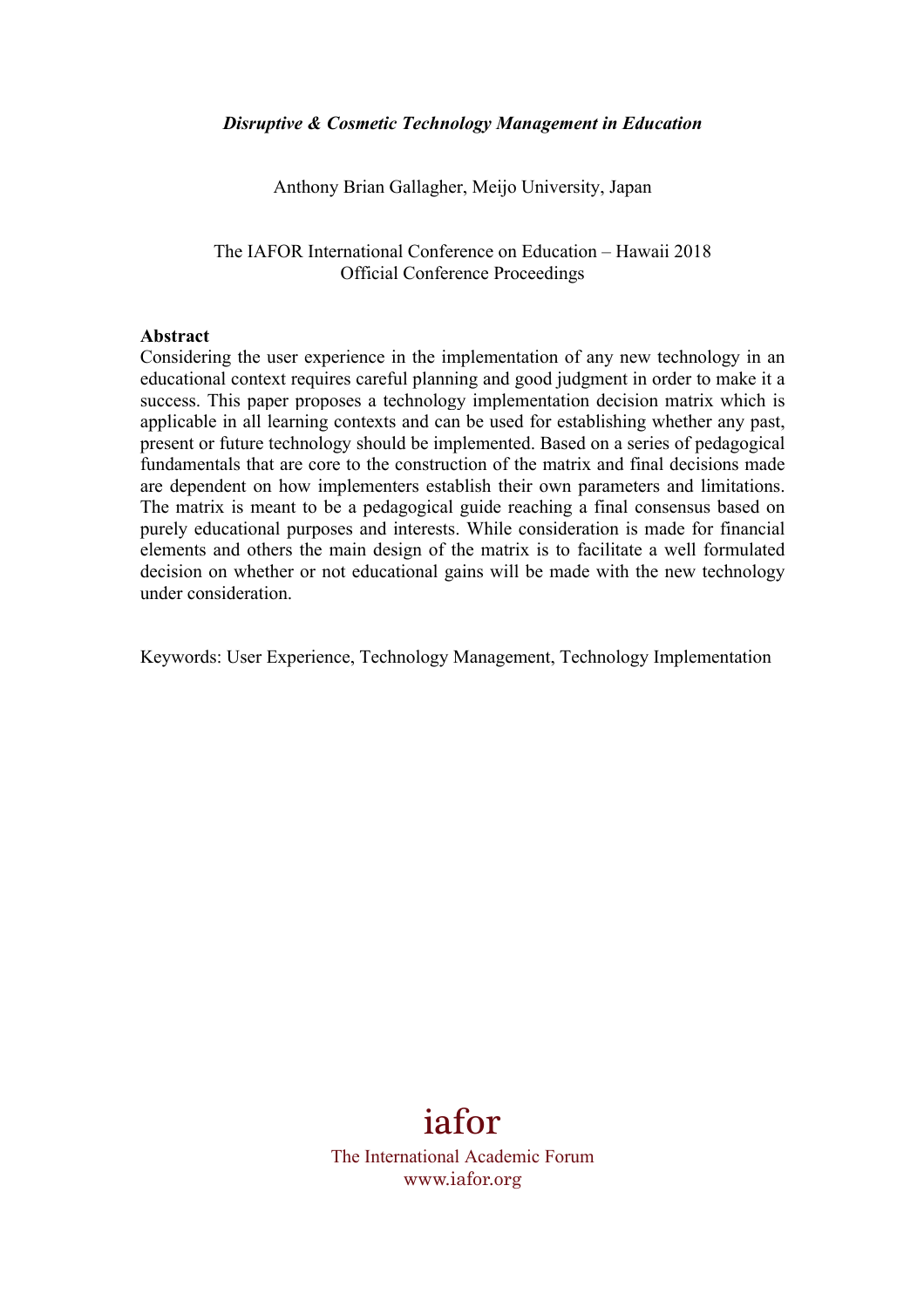### **Introduction**

The user experience is well developed in the business world but less so in the world of education. Hours of testing and development are spent on refining the best process by large companies like SAP and IBM to provide customers with the best experience that inspires confidence and develops the company brand. These processes are used as a standard when dealing with all clients and these lessons can be learned from these by the development of a quality decision matrix to establish real user needs, to avoid wasteful spending on procurement, and educating staff on strong educational course design criteria in order to facilitate the decision-making process before implementations are made in educational contexts. Considering the user experience and future technologies together will help avoid disruptive technologies impeding learning and implementations from being simply cosmetic in nature. By considering a technology implementation decision matrix we can minimize disruption for end users (learners) and maximize the potential for quality instructional support and engagement. Current and future technologies can be categorized and considered pedagogically before implementing technologies by determining possible gains for the learners and by creating an assistive environment.

Assistive technology (AT) is any device, piece of equipment or system that helps a person with a disability work around challenges so they can learn, communicate or function better. Disruptive technology (DT) disrupts learning or can be used to bring about change. Understanding what these are and how they work is the first step towards finding the right tools for our students and to implement them in our courses. This paper proposes use of a technology implementation decision rubric "Technology Implementation Matrix (TIM)" as a means of guiding facilitators in key components of deciding the tenability of any new technology to be implemented in any educational context in the future. Management of technology includes initial implementation and support to fully maximize the user experience and to make maximum gains from the technology implemented.

In the business world, according to Laugwitz, Held  $\&$  Schrepp (2008) studies consider: the user experience; software evaluation; user satisfaction; questionnaires; usability assessment; and perceived usability in order to establish effective understanding of the technology in place. This includes the three levels of any design as visceral (look-feel-smell-sound) and evoking immediate and powerful responses, behavioural (perceptions and mood) and reflective (real meaningful association) and culminate in a holistic emotional design (Norman, 1988).

The educational experience has one main end user who is the student themselves. The learning experience is like any other user experience. Students, who are often already immersed in technology and software applications may have expectations upon them to keep up with technological advances, software updates, mobile devices, their online social environment as well as Personal Learning Environment (PLE). While we can consider online the Social Constructivist Learning Environment (SCLE) in courses and student perceptions of the etiquette involved, we must also concede the risk of social destructive behaviour in the same contexts (Sthapornnanon, Sakulbumrungsil, Theeraroungchaisri, & Watcharadamrongkun, 2009). In a 2008 study (Conole, deLaat, Dillon & Darby) reported that "students are immersed in a rich, technology-enhanced learning environment and that they select and appropriate technologies to their own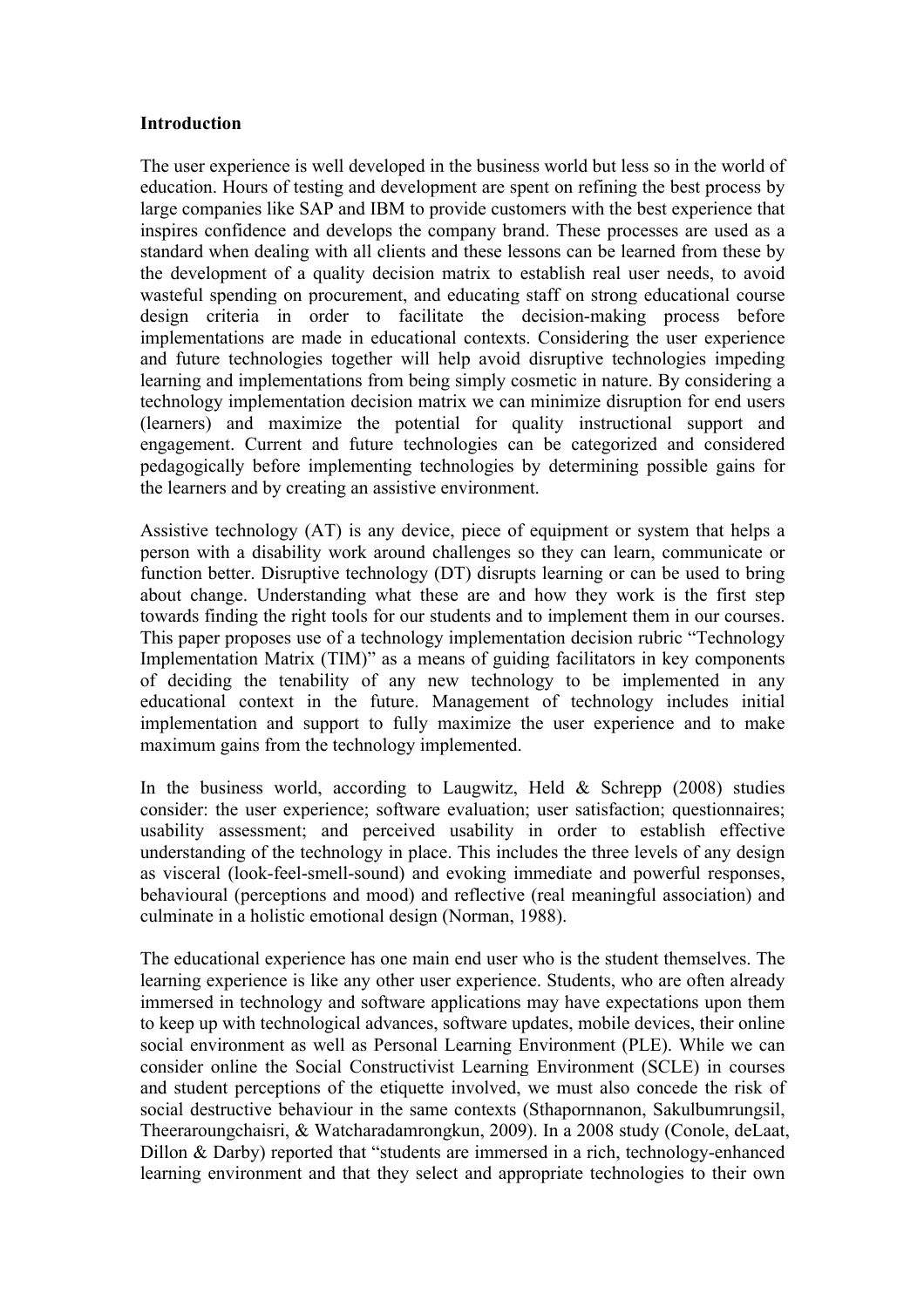personal learning needs" as they rightly should. These "millennials" are now our student body, who are absorbing new technology at a faster rate as those of the 1980's when the personal computer was making its mark on the world, and for many, this can be overwhelming.

# **Positive Gains or Losses Made**

Not all technologies or use of technologies is/are necessarily fruitful, and as professionals, we should consider carefully on behalf of students the meaningful gains or losses that can come about through such technologies. According to (Christensen, Horn & Johnson, 2008) "*A disruptive innovation succeeds by focusing on affordability, accessibility, capability and responsiveness. IT can help us move towards a modular, not monolithic batch mode education system and teach students in customized ways*" allowing breakthroughs and breakaways from traditional models that do not fit with new technologies and the progressively developing worlds of ICT and learning. It can be suggested that in many contexts that teachers use computers to make better lesson plans, and communicate more, but often continue to deliver instruction in traditional ways. Christensen, Horn & Johnson (2008) echo this message in saying that "*information technology is being used in limiting ways instead of being used to transform the prevailing instructional practices*". This means that teachers should be at the early adoption stage of technologies and up-to-date on current research in order to function well in this position, which is no easy task.

# **Personnel Disruption Management**

Managing disruption is an important part of improving the learning experience and maximizing the impact on users (students). Disruption comes in multiple forms and below are many of the main characteristics of how they manifest themselves. Disruptive Learning Behaviours & Climate (DLBC) factors to consider are as follows: repetition or duplication, poor positioning (barriers/screens/classmates/boards/ blocking /etc.), poor sound quality (audibility, clarity, muffling/crackling, etc.), poor air quality and condition (dry eyes, humidity/moisture, heat/cold, etc.), materials (forgotten/lost/damaged/deformations/OS, etc.), Lighting (glare/reflections/contrast, etc.), and teacher disruption (confidence/updates/health issues, etc.).

Neutrally, "Learners can command an increasing range of mobile technologies that have the potential to support learning anytime anywhere, but also to disrupt the carefully managed environment of the classroom" (Sharples, 2002). With this in mind, educators must plan to provide the best environment possible for student success meaning the provision of: fast & simple technology, adaption/differentiation, barrier removal, clarity of instruction, student-centeredness when possible, progress measurement, creativity and quality content.

Our technology must be accessible and fast. We must define clear learning objectives for each pilot and get feedback at intervals. Interact as much as possible with teams and students. One could suggest that the most common and important technologies in educational technology management are the use of new technologies, which can have a disruptive effect if not well selected or well managed. Including, but not limited to: well formatted e-books with adjustable font sizes, areas for students to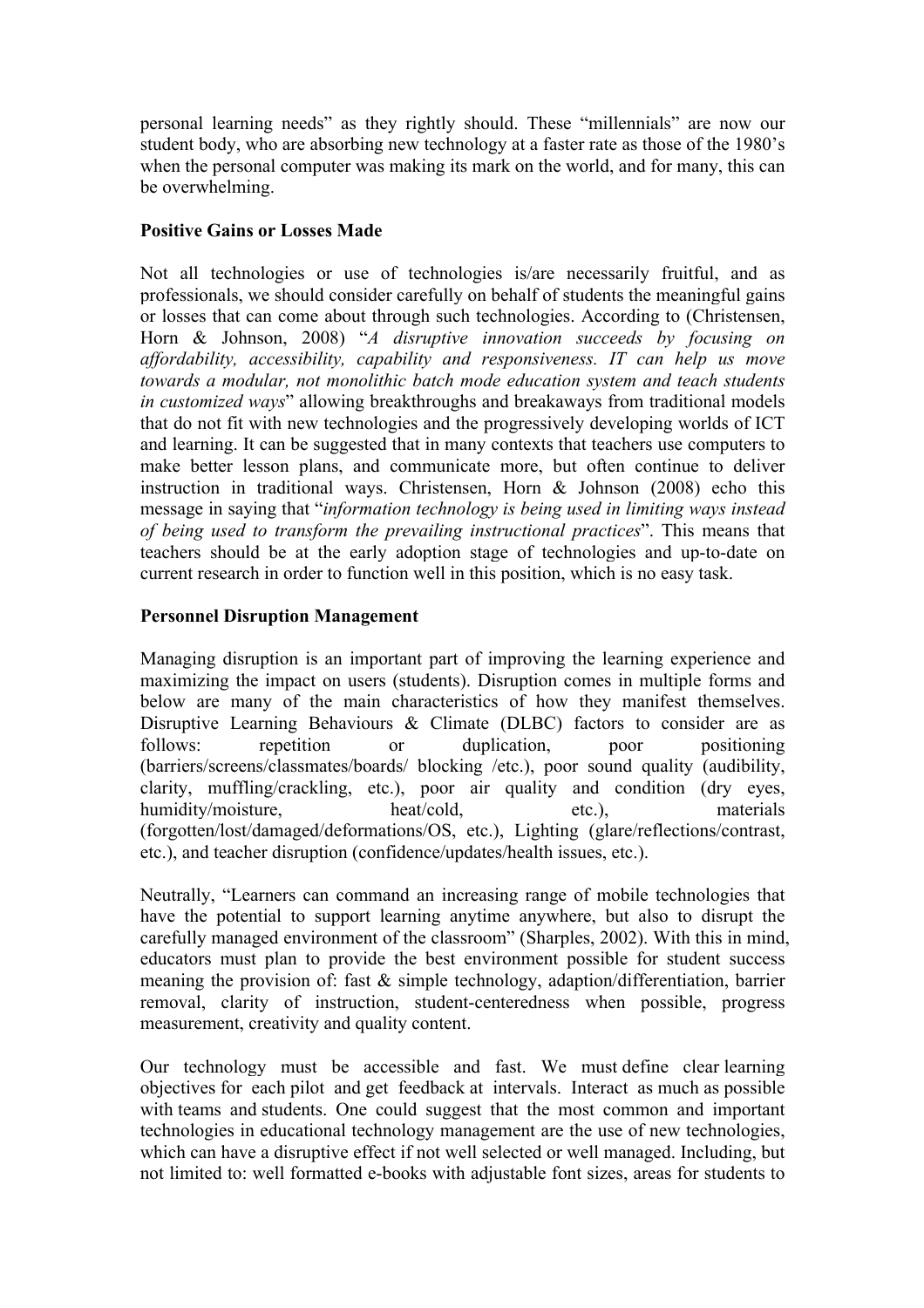write notes, well selected images (non-linguistic representations), adaptive software and hardware, interactive whiteboards, projectors and mixed, augmented and virtual reality hardware and software.

Understanding the users' own limitations and the limitations of each technology within reason gives us a much better understanding and grounded knowledge of what is possible now, and how we can expand on what we have available at any given moment before, during and after the implementation of any new technology. Pedagogically, each situational context can in theory be expanded on. However, there are questions to be asked of the tools and technology under such consideration. Questions like: Which tools do you think will be effective in addressing the student's specific needs? What strengths does the student have that can help them use this tool? Do you see a need for tools to be used in different settings? (Home, school, social settings, etc.) How easy is this tool to learn and to use? How reliable is it? What kind of technical support or replacement policy can you or the manufacturer provide?

Managing these responses must also fall under the remit of the personnel responsible for the implementation of the new technology in any educational context. Partnered with this are questions to be asked of the institution. Whomever is responsible for the financial responsibility and the support services needed must also consider: which tools do we think will be manageable? Which specific needs can we support? What training do the students need to help them use this tool? Do we see a need for tools to be used in our specific context? (classroom, library, on & off campus, social settings, etc.) How easy is this tool to learn and to implement? How reliable is it? What kind of technical support or replacement policy can our institution or the manufacturers provide?

These questions are all pedagogically based but they have a requirement of working technology knowledge as well as ability to manage financial requirements and logistics involved with maintaining the technologies which are set-up.

# **Technology Implementation Decision Matrix Development**

If we begin with the premise that implementation of any new technology is primarily pedagogically guided and not financially or other, we can more purely make decisions based on the pedagogical context with which the implementation should occur and best serve the students who will benefit from the gains made by using any such technology. A need for really substantial and meaningful gains must be the primary driver in decision making any new technology to avoid obvious disruption and to improve the user (student) experience.

By using the Gallagher 8 x 5 Technology Implementation Matrix – show in table  $1$ we can best decide, in any context, whether there are significant gains to be made by implementing any new technology. This decision matrix is based on the teachers' level of capability to implement as well as expertise which may be required during the process.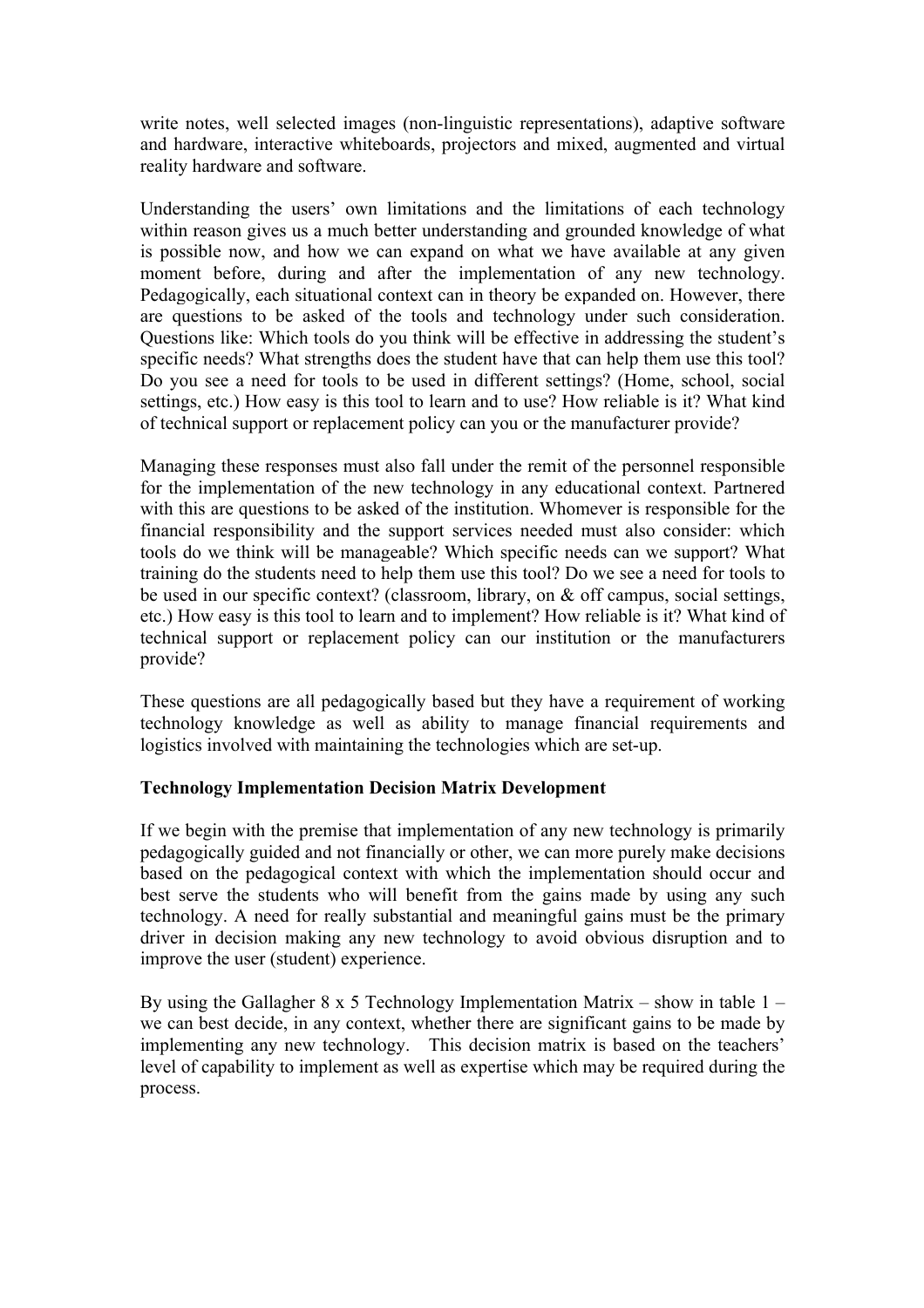| Table 1                                                                            |                          |                                                                        |                                                                                                    |                                                                                      |                                                                                                  |       |
|------------------------------------------------------------------------------------|--------------------------|------------------------------------------------------------------------|----------------------------------------------------------------------------------------------------|--------------------------------------------------------------------------------------|--------------------------------------------------------------------------------------------------|-------|
| <b>Teacher Level Matrix</b>                                                        |                          |                                                                        | <b>Gallagher 8 x 5 Technology Decision Matrix</b>                                                  |                                                                                      |                                                                                                  |       |
| <b>Assistive elements</b>                                                          | $-2$                     | $-1$                                                                   | 0                                                                                                  | 1                                                                                    | 2                                                                                                | Score |
| Implementation will address a specific issue<br>in carrying out the teaching       | creates new<br>problems  | unnecessary level of<br>complexity                                     | nil effect                                                                                         | should help                                                                          | solves issue                                                                                     |       |
| This technology will speed the process of<br>understanding                         | total interuption        | will slow down                                                         | no gain                                                                                            | some increase                                                                        | much faster                                                                                      |       |
| This technology will facilitate the<br>understanding                               | creates new<br>problems  | including technology<br>explanation here may<br>confuse                | neutral                                                                                            | aids in<br>understanding by<br>exemplar                                              | confirms the concept<br>clearly                                                                  |       |
| Students will learn ICT skills during the<br>process                               | not yet ready            | some skills must be<br>taught to complete                              | application of old<br>skills exercised                                                             | new skills<br>introduced                                                             | new skills learned                                                                               |       |
| Skills necessary will be transferable skills non-transferable                      |                          | task specific only                                                     | unknown at this<br>time                                                                            | usable in other<br>areas                                                             | blends learning<br>beautifully                                                                   |       |
| This technology will generate multiple<br>opportunities in the future              | non-transferable         | task specific only                                                     | no increase                                                                                        | yes                                                                                  | required for next<br>stage of learning                                                           |       |
| Teacher preparedness/support level                                                 | likely teacher<br>stress | I am novice at this<br>technology and am not<br>ready to teach with it | I have some<br>experience and<br>fair level of<br>knowledge but<br>with some gaps or<br>wekanesses | <b>Generally strong</b><br>experience and<br>knowledge but have<br>some reservations | I am highly<br>experience with very<br>good knowledge/skills<br>to teach with this<br>technology |       |
| There is enough technology for all students<br>to engage equally introduce it only | enough to                | shortage of technology shared equipment                                |                                                                                                    | full coverage                                                                        | excess available                                                                                 |       |
|                                                                                    |                          |                                                                        |                                                                                                    |                                                                                      | <b>Overall Score</b>                                                                             |       |

# **Table 1. Gallagher 8 x 5 Technology Implementation Matrix (Pilot)**

## **Discussion**

Rogers' (1962) Diffusion of Innovations theory explains how, why and at what rate new ideas and technology spread (Rogers, 2003). Roger's four main elements which influence the spread of any new idea are: the innovation itself, communication channels, time and a social system. Now by studying the five stages in the decision innovation process – Knowledge/Persuasion/Decision (Reject/Accept), Implementation/Confirmation – we can strongly accept that implementation is the second to last step in the process and that knowledge, being the primary stage, must be obtained before progression can be made in any field. Based on this premise, the development of a reliable decision matrix to ascertain this knowledge must be key and prior to decision time in order to weigh the advantages/disadvantages of adopting any innovation. As decision time is the most difficult stage at which to acquire empirical evidence it would therefore be most prudent to ascertain as much evidence as possible in the earliest possible stages. Again, this shows a real need for a legitimate collection of evidence/knowledge in order to enable a quality assured best practice approach to implementing new technologies. Generally shown in findings by Smith (2014) of the Pew Research Center "The American public anticipates that the coming half-century will be a period of profound scientific change, as inventions that were once confined to the realm of science fiction come into common usage". As one might expect "some Americans are also inclined to let others take the first step when it comes to trying out some potential new technologies that might emerge relatively soon" Smith (2014). This shows a general consensus of late adoption in what could be considered a fear of technology due to the rate of development but his report also states that "Some 59% are optimistic that coming technological and scientific changes will make life in the future better, while 30% think these changes will lead to a future in which people are worse off than they are today", which seems to dispel this theory. Clearly, there is apprehension on any new technology and opinion polls only provide perceptions and circumstantial evidence that is professionally unreliable, other than it includes the social dynamic of which, in an educational setting, will be composed of educated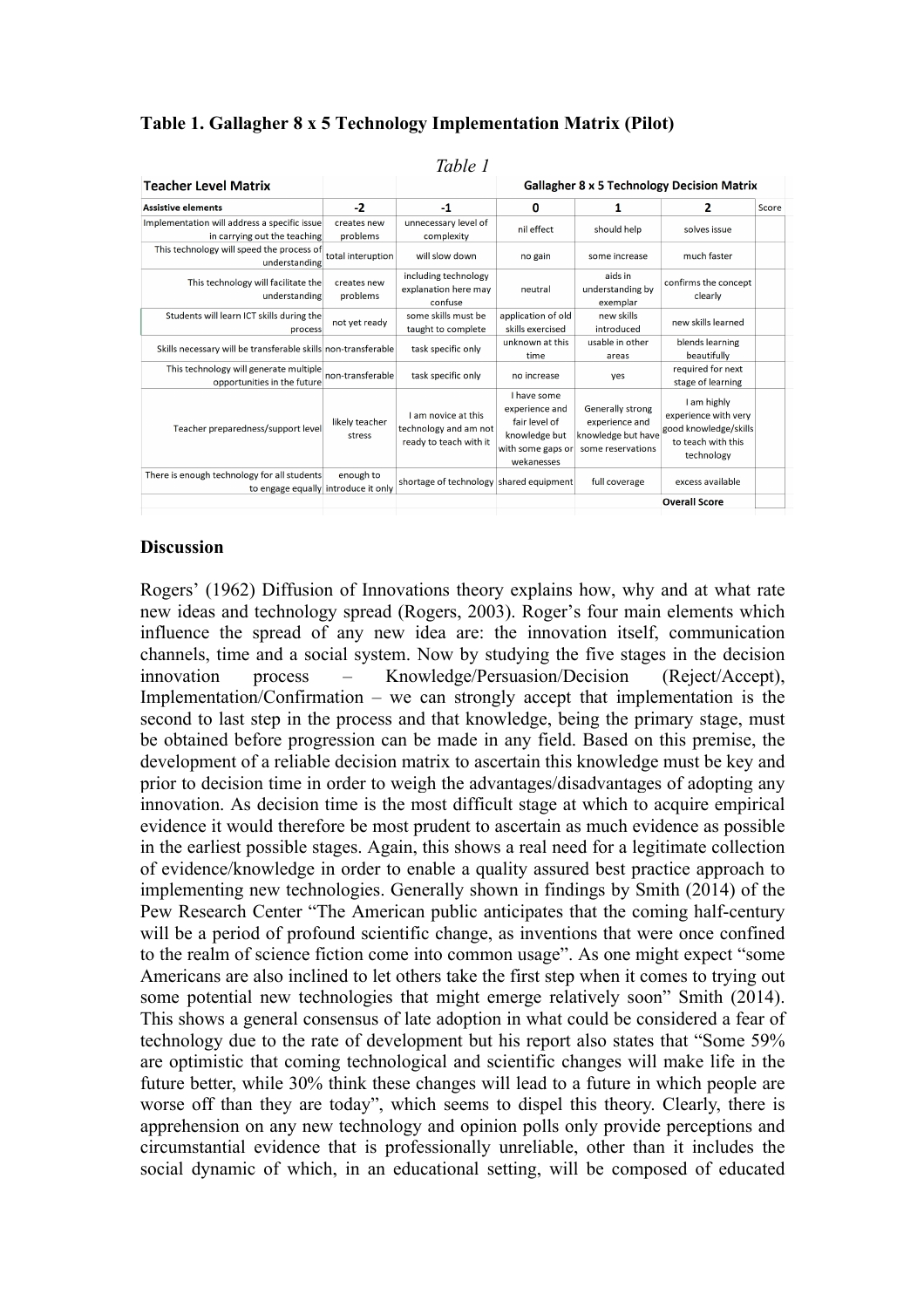individuals with hopefully a better understanding of evidentiary decision-making than members of the general public of whom this survey was conducted with.

## **Eight Fundamentals**

This matrix proposes that there are eight fundamental elements that must be considered in order to have an effective implementation of any new technology and believe that this list should not be shortened without having some adverse effect on the success of the implementation.

- 1. Implementation will address at least one specific issue in carrying out the teaching.
- 2. The technology will speed the process of understanding for students.
- 3. The technology will facilitate the understanding.
- 4. Students will learn ICT skills during the process.
- 5. Skills necessary will be transferable skills.
- 6. The technology will generate multiple opportunities in the future.
- 7. An appropriate level of teacher preparedness and student support.
- 8. Effective rollout and coverage scaling up/down.

## **Conclusions**

There is often not a need for a new technology, rather, there are marked gains to be had or ancillary advantages which can be beneficial to the learning experience, either directly or indirectly. As we move forward with technology there will be many future technologies for which we cannot know now on how they should be adopted, but we can be sure of the sound pedagogical reasoning in selecting any new technology based on the one factor which is least likely to change, which is the human condition. Based on the needs of learners and the learning experience we must prepare for providing quality assured learning experiences and environments with the end-user in mind.

While there is no specific developed scale at this time for any final judgment on whether a new technology should be implemented, extensive research must be done to establish further clarification of the specifics in exact numerical value of a recommendable level. However, the matrix as it stands now is meant to be a guide to be used in all situations and for the implementers to establish their own situation most closely and for them to establish their own parameters and judgments as whether or not to go ahead and implement the new technology. Most situations are different and contextual limitations and customized needs make establishing tight parameters a fruitless task. The matrix is intended as a meaningful guide to be used by anyone in any context without complex measurements and still be able to use their best judgment to come to their own individual decision. Follow on research is recommended to establish multiple implementation results and preliminary decisions in order to establish if indeed the eight fundamentals need to be reduced or expanded.